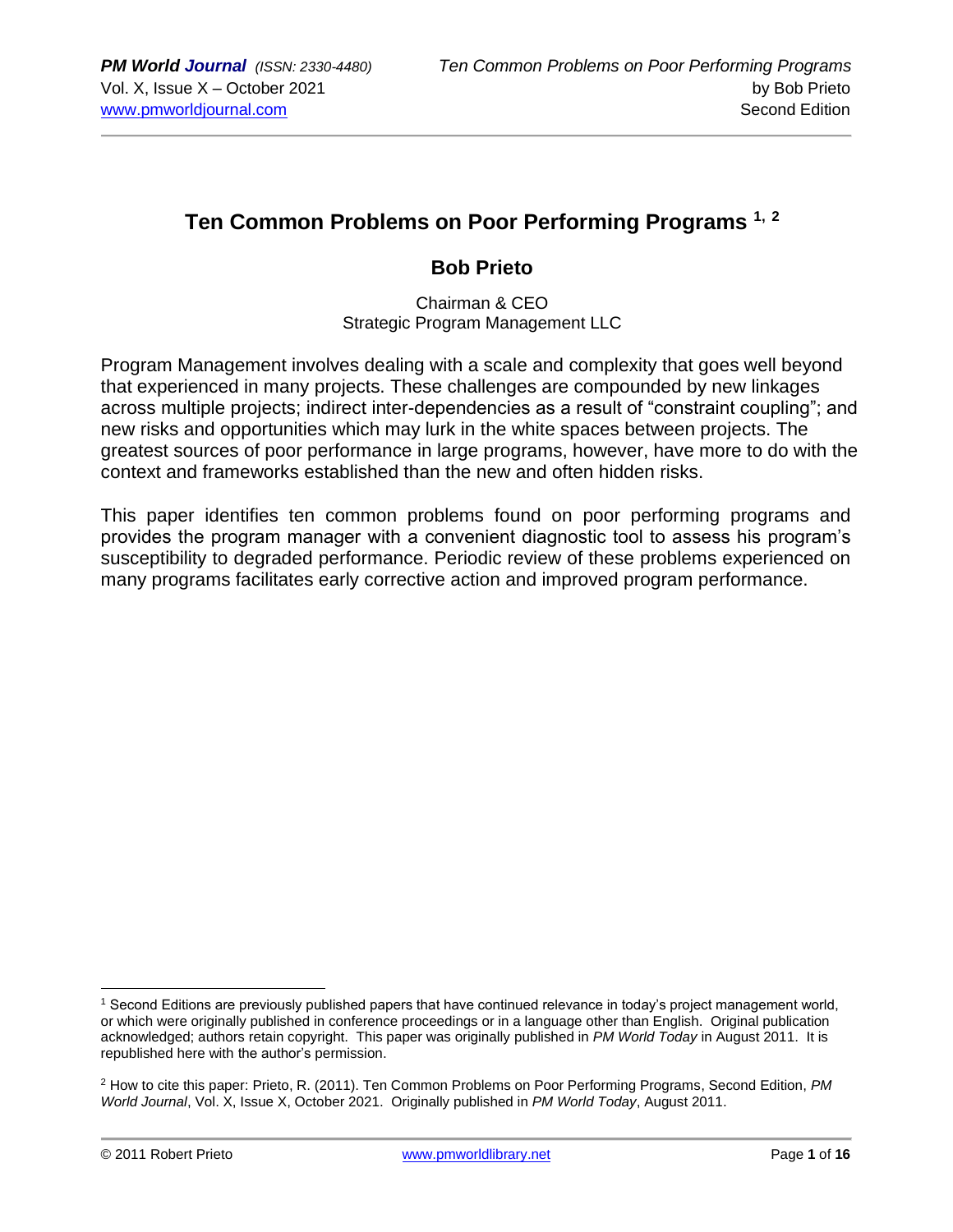

## **1.0 Planning Basis Not Well Founded**

Large, complex programs require a well thought out and developed foundation upon which to build the program structure consisting of a program execution strategy and plan, a supporting organizational framework, and an infrastructure of processes and procedures that tie the program together. But just like any structure, programs will only perform as good as the foundation upon which they are built.

In programs experiencing problems related to an inadequately developed planning basis there are several root causes that are routinely identified. These include:

- Program team begins work without detailed program and project execution plans.
- Strategic Business Objectives (SBO) not well defined or communicated.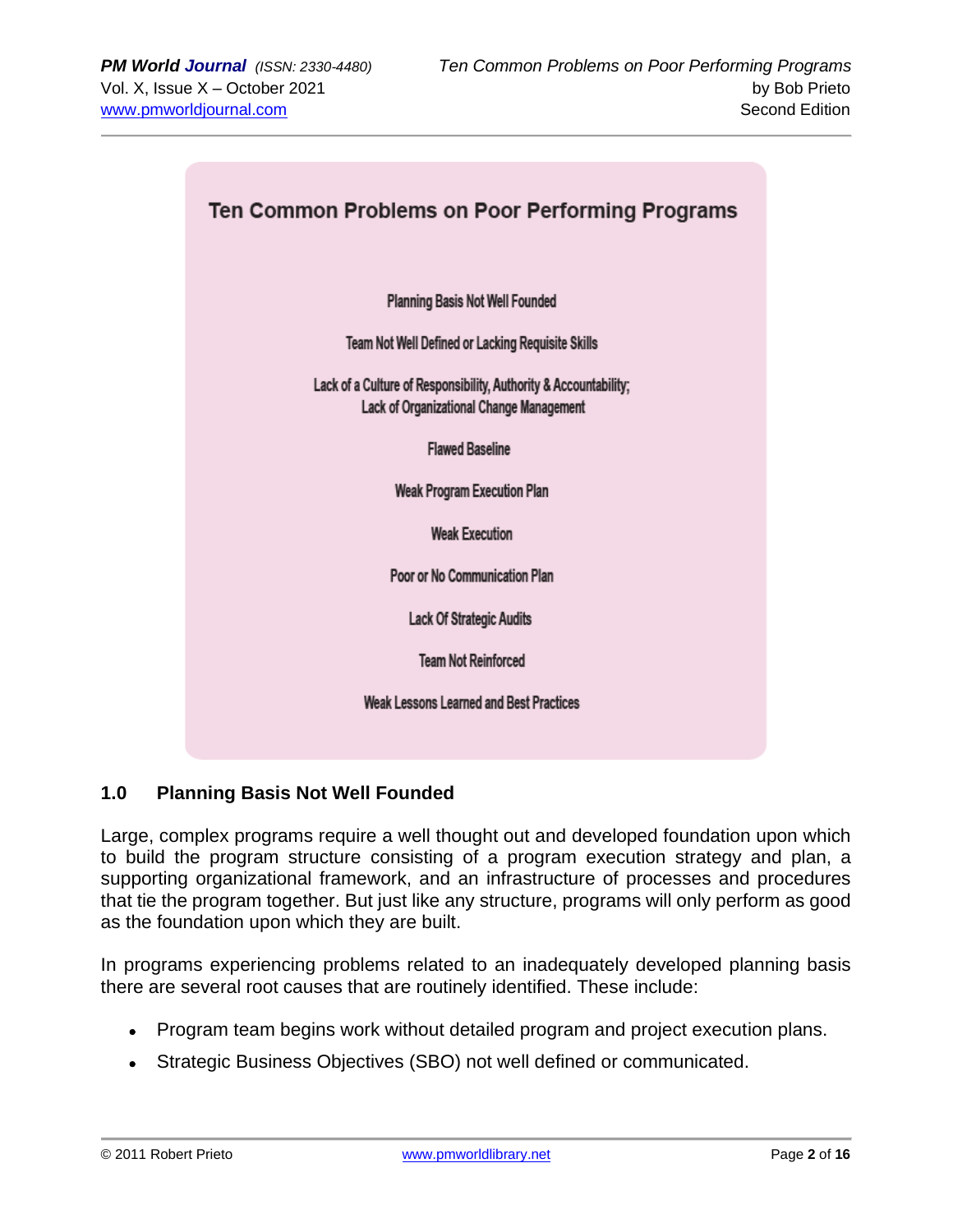- Project team does not spend sufficient effort to gather and understand all relevant information
- Flawed planning assumptions driven by bias that limits consideration of best ideas
- Limited buy-in from the team
- Lack of team alignment results in a culture lacking trust setting the stage for micromanagement, slowing the program down

A structured process, beginning with identification and articulation of Strategic Business Objectives, strategy definition, careful project portfolio selection, structured alignment and complementary organizational change management can help organizations avoid many of these planning basis problems.

### **2.0 Team Not Well Defined or Lacking Requisite Skills**

The best strategy, plans and tools are only as good as the individuals assigned the responsibility to utilize them. Skills must match requirements as well as likely challenges the program will face. Clear responsibilities must be assigned and an assessment conducted of existing team and individual skills gaps. These gaps must be addressed.

Programs experiencing team definition and skills problems typically experience one or more of the following root causes:

- Team skills not consistent with changed requirements the program requires.
- Lack of program management training.
- Team never possessed required management skills.
- Team members unaware of their roles and responsibilities.
- Team members function inconsistent with desired program outcomes.
- Team members frustrated by lack of role, responsibility and outcome definition.
- Roles and responsibilities not discussed early enough in the program
- Team member expertise does not match program requirements requiring them to function outside their comfort zone
- Role is out of one's expertise
- Lack of education to expand team member skill sets.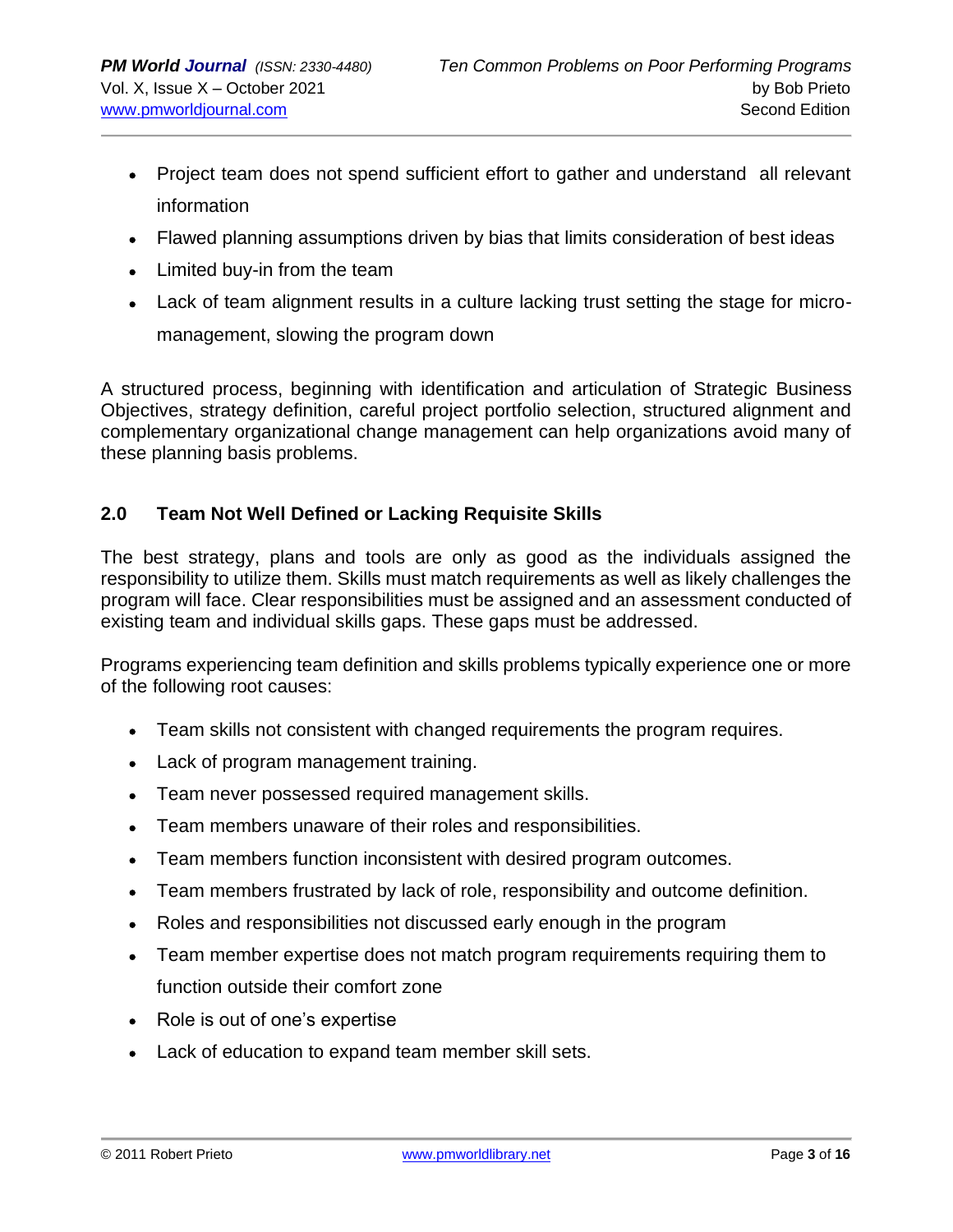RACI (Responsible, Accountable, Consulted, Informed) chart development can serve to provide role clarity as well as be extended to identify requisite skills. Training programs can be identified and tailored to meet specific program team needs in many instances.

### **3.0 Lack of a Culture of Responsibility, Authority & Accountability; Lack of Organizational Change Management**

The "soft" issues really do matter and by any measure the "soft" issues are hard. In the previous section we looked at some of the people issues we need to address in large programs but even more is require. Team culture, a focus on change and a recognition that people change in different ways at different rates are all important to program success.

When programs suffer from a lack of a culture of responsibility, matched with requisite authority and accountability, we should not be surprised since an assessable set of root causes typically have shown themselves well in advance.

Additionally, inadequate attention to planning and managing the change process itself can be a major contributor to poor program performance.

Root causes that should be watched out for include:

- No formal way of evaluating the work
- Lack of feedback from other team members (360 Review)
- Weak performance review processes poor performers continue to receive strong performance evaluations.
- Roles and responsibilities not clearly defined and well communicated
- RACI (Responsible, Accountable, Consulted, Informed) charts inadequate, non existent or not followed.
- Lack of cascading metrics (Key Performance Indicators (KPIs))
- Infrequent assessment of program quality, progress and achievement
- Project teams lacks a values statement; team culture not built and reinforced
- Underestimating the difficulty and impact of change
- Lack of recognition that change is a multi-step process
- Inadequate description of the new or desired team culture
- Change agents and early embracers of change not adequately thought through
- Evaluation of teamwork not conducted on a regular basis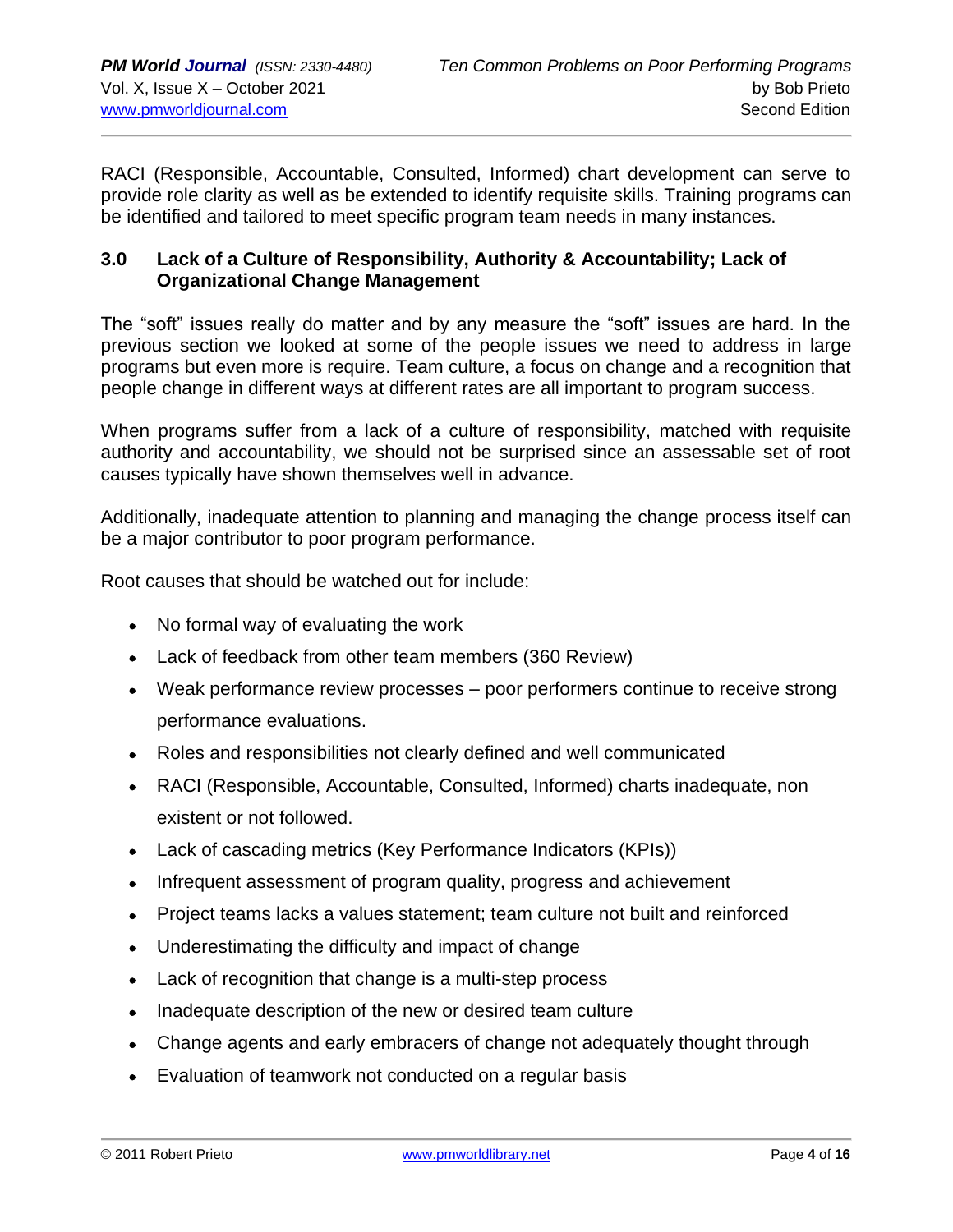#### **4.0 Flawed Baseline**

In some instances program failure or underperformance is assured from the outset. A principle cause of such "assured" failures is weak planning and weak associated baselines. In reality serious program execution planning has not happened.

Many factors can contribute to flawed program baselines including pressures to produce the "right" answer, when "right" is based on a strategy of hope and a dream. Strong baseline centric execution improves program performance but such execution can only be as good as the desired baselines.

In many instances of flawed baselines we find that articulation of the program's Strategic Business Objectives have not been clearly articulated or agreed to.

Some symptoms of flawed baselines include:

- Timeline Not Realistic
- Known unknowns not sufficiently identified and provided for
- Planned on best guess basis; not credible with execution team
- Flawed baseline planning process repeated across multiple projects in program
- Baseline not communicated, managed to or reported against.
- Scope not well defined
- Work Breakdown Structure lacked sufficient detail
- Assumptions not well thought out or limited in scope
- Assumptions not documented, communicated and tracked
- Risk Analysis Inadequate
- Risk drivers not identified
- Risk evolution over program not considered
- Risk realization not planned for; inadequate risk management plan

#### **5.0 Weak Program Execution Plan**

Well defined Strategic Business Objectives, a solid baseline and an aligned program team contribute to strong program performance. At times however problems still arise because of an associated program execution plan that was mismatched to the program's objectives,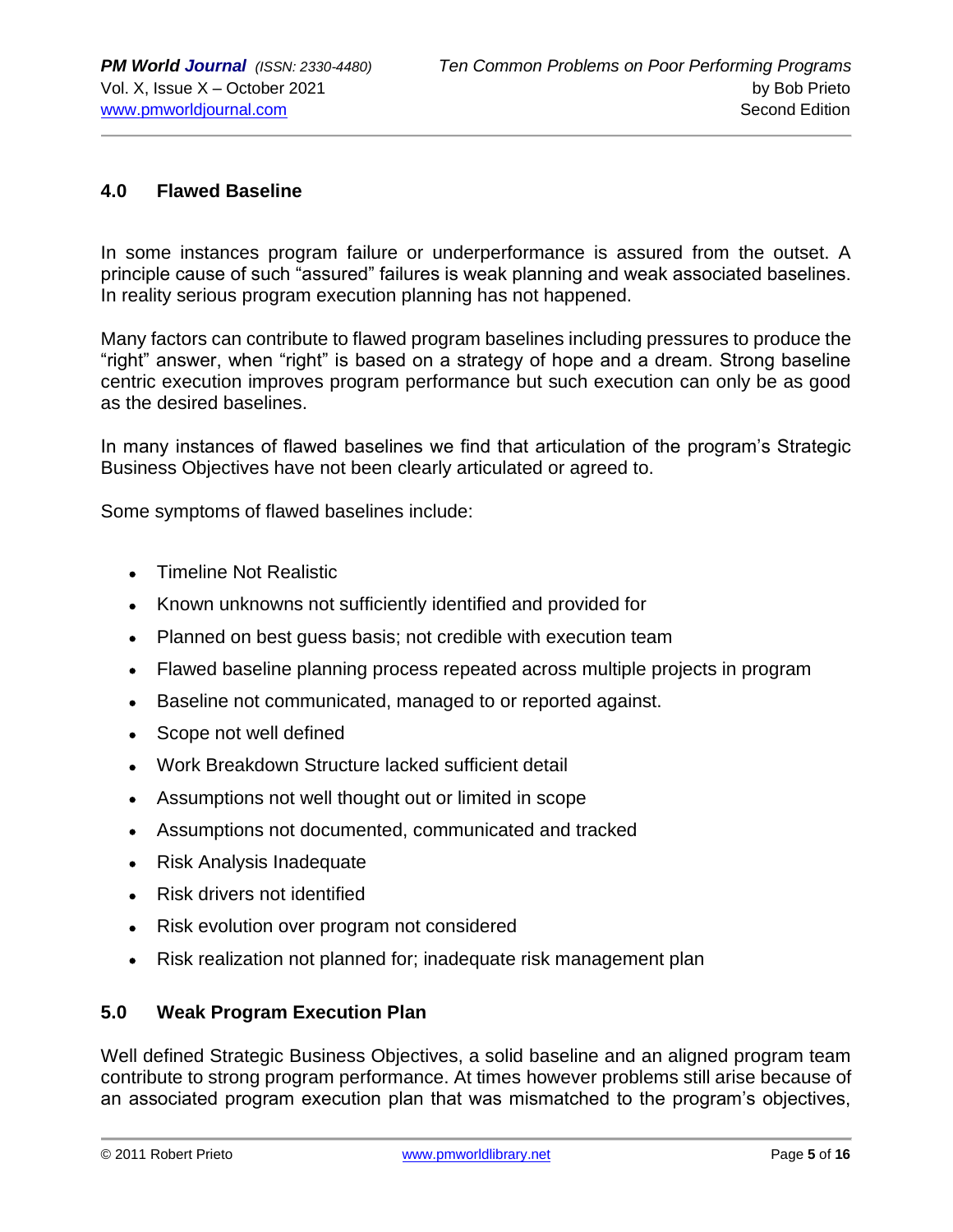strategy and constraints. And while we may have clearly defined roles and responsibilities at an earlier stage they may not match with the requirements implicit in the program execution plan.

Factors contributing to a weak program execution plan can include:

- Execution strategy did not build on defined Strategic Business Objectives and program scope
- Execution plan did not align with selected strategy
- Execution plan was not resource loaded (time; \$; constrained resources)
- Execution plan not aligned with risk management strategy
- Roles and responsibilities not clearly defined
- Execution sequence does not adequately recognize interdependencies and "constraint coupling"

#### **6.0 Weak Execution**

The best of plans, poorly executed, will not produce the outcomes we want. The list of factors contributing to weak program execution could take volumes to describe but from observation and experience the following warrant closer inspection and attention by the program manager throughout the program.

- Inadequately structured decision process
- The value of time in decision making not recognized
- Decision dates not established, recognized or respected
- Seeking perfection in the face of uncertainty
- Uninformed direction undermines management team effectiveness
- No sense of priorities "kangaroo" management
- Lack of understanding of links and interdependencies
- Role of project constraints not understood
- Relationship power seeks to trump clear organizational roles and responsibilities
- Inadequate team alignment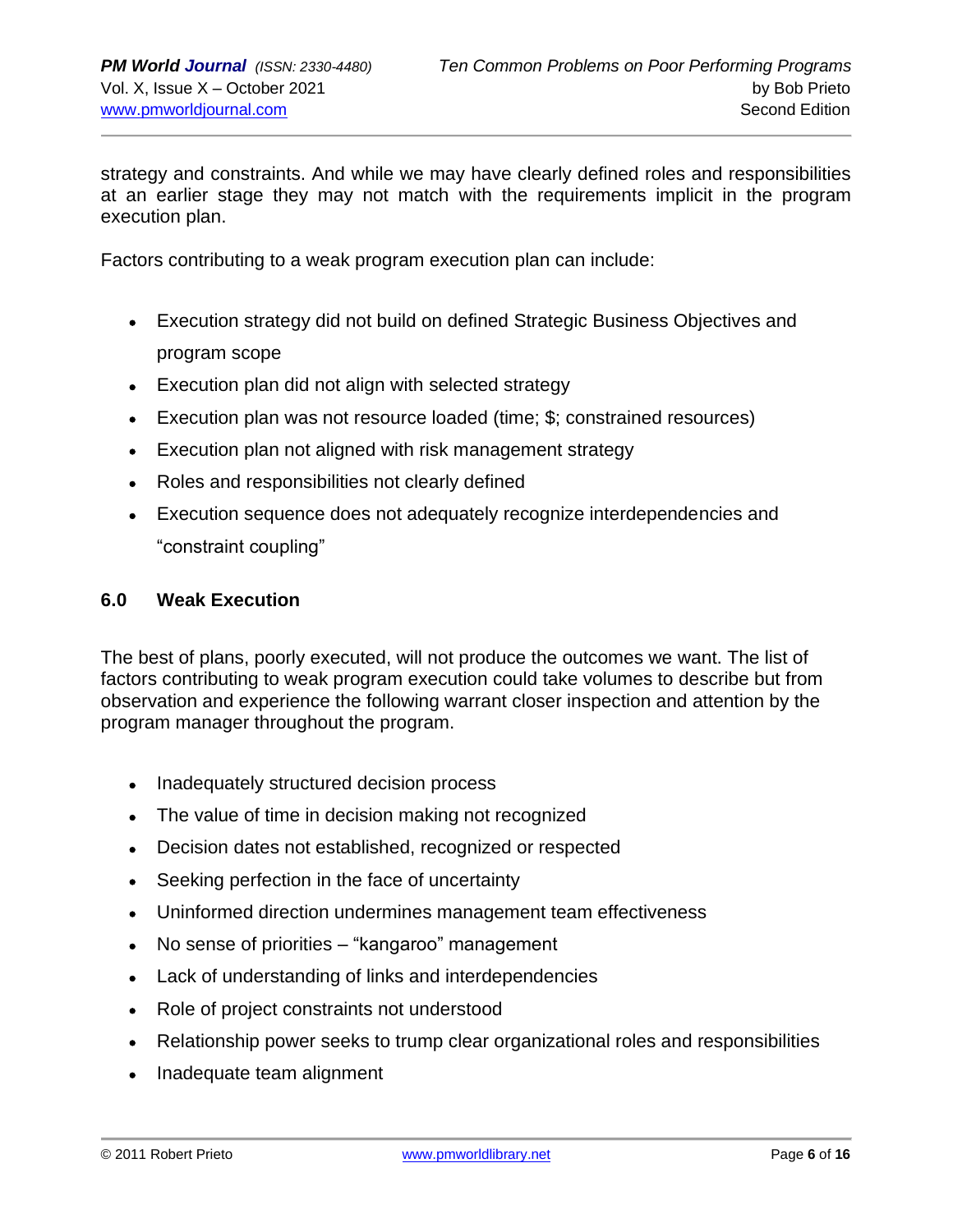- Inadequate team training
- Change not controlled resulting in scope growth, cost growth, schedule slippages and changed risk profile
- Work process durations, reviews, approvals not well defined or respected
- Work processes are not streamlined
- Too many people have approval authority

### **7.0 Poor or No Communication Plan**

In real estate the mantra is location, location, location. In program management it is communication, communication, communication.

When we fail to heed this admonishment in the execution of large programs we experience difficulties in many aspects of the program. Everything becomes just a little bit tougher.

Communication is always a challenge and one of the greatest problems encountered is the perception that it exists. This is often not the case in programs experiencing performance difficulties. Some symptoms of a weak communication plan include:

- Importance of communication not recognized
- No understanding of when and how communications will be delivered.
- Frequency of communication does not support program needs
- Continuous communication between organizational levels does not occur
- Good program dashboard does not exist
- Program status, action items and their closeout are not tracked and reported
- Critical path activities and their dates have inadequate visibility by the program team
- Linkages, interdependencies and precedence are not discussed or adequately communicated
- Absence of strong change order process allows informal decisions to be made without adequate communication
- Approved changes not communicated to team in a timely and comprehensive manner
- Fear of retribution discourages issue identification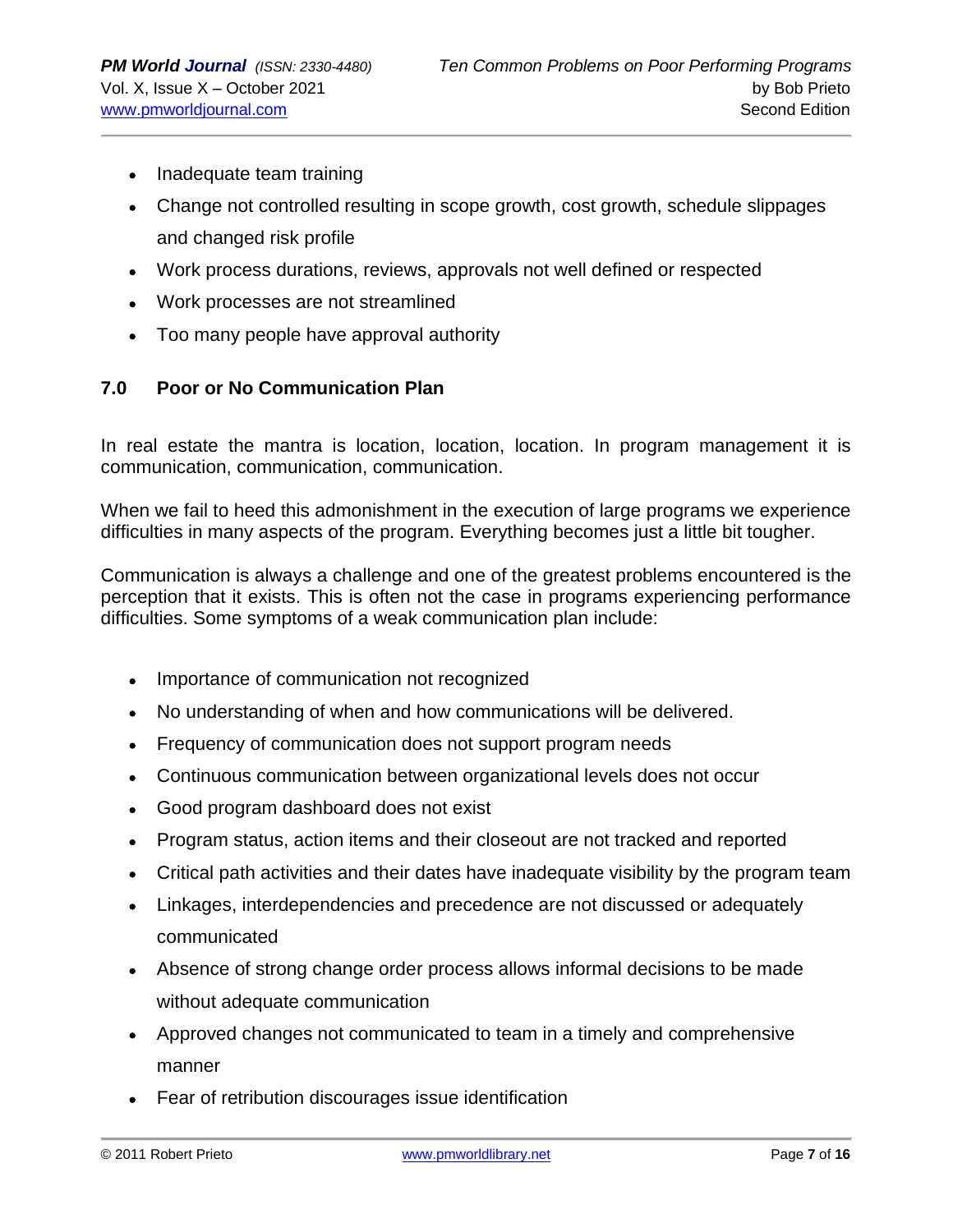• Broad team awareness of information and issues does not exist

#### **8.0 Lack Of Strategic Audits**

The word "audit" often stirs emotions associated with fear and avoidance. Done correctly, audits can provide great value to program teams by bringing the fresh eyes that programs require. In large programs these audits must go well beyond the fiduciary, quality and safety audits common to large programs by looking at issues related to governance and strategy.

Programs with a weak audit framework are often characterized by:

- Program progress not tracked or monitored from outside execution team
- Audit process not used to drive program progress people do what is measured
- Audit of quality process not used to drive quality improvement.
- Audits not conducted on a regular basis throughout entire program (project selection, initiation, execution, closeout)
- Audits do not assess program skills needs (management and other), resourcing plan and actual skills and levels (requirements/resource mismatch)

#### **9.0 Team Not Reinforced**

Team performance is a measure of program success. But do we truly have a team? Many of our activities related to alignment and organizational change management are focused on building such teams, but they must be sustained throughout the life of the program. The concept and reality of one team must be continuously reinforced.

When teams come off the track three common root causes typically show up:

- Silos allowed to exist and develop value destroying behaviors
- Common values not continuously communicated and demonstrated
- Information not shared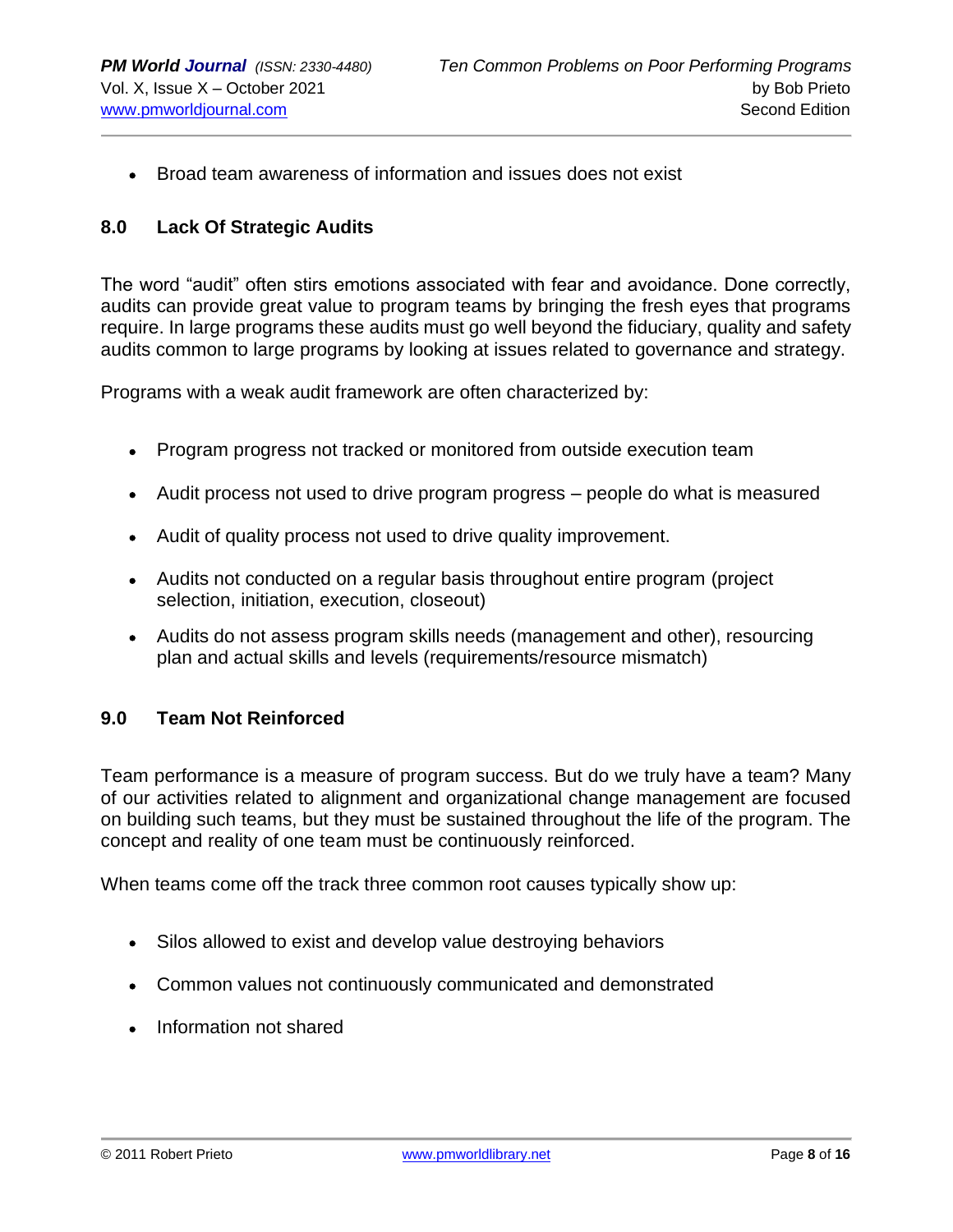### **10.0 Weak Lessons Learned and Best Practices**

We learn by doing and we learn by our mistakes. We also learn from others. Program teams must be learning organizations. This is one of the contributions that a strong team culture provides. Knowledge capture, sharing and management contribute to sustained superior performance by program teams. Where this lacking we may find:

- Close out of major phases does not occur letting lessons learned to be lost and best practices to not be communicated in timely manner
- Lessons learned are incorporated without review to ensure they represent best practice (no unintended consequences)
- Inadequate knowledge management processes

#### **Conclusion**

Understanding, avoiding and continuously looking for, and addressing, the common problems experienced in poor performing programs is essential to high performance programs. This assessment of program readiness, both to begin as well as continue on, can be aided by a structured assessment of the program to determine whether any of the potential problems exist or might emerge.

The checklist that follows can provide a convenient tool for such an assessment and can be incorporated as part of the ongoing strategic audit process.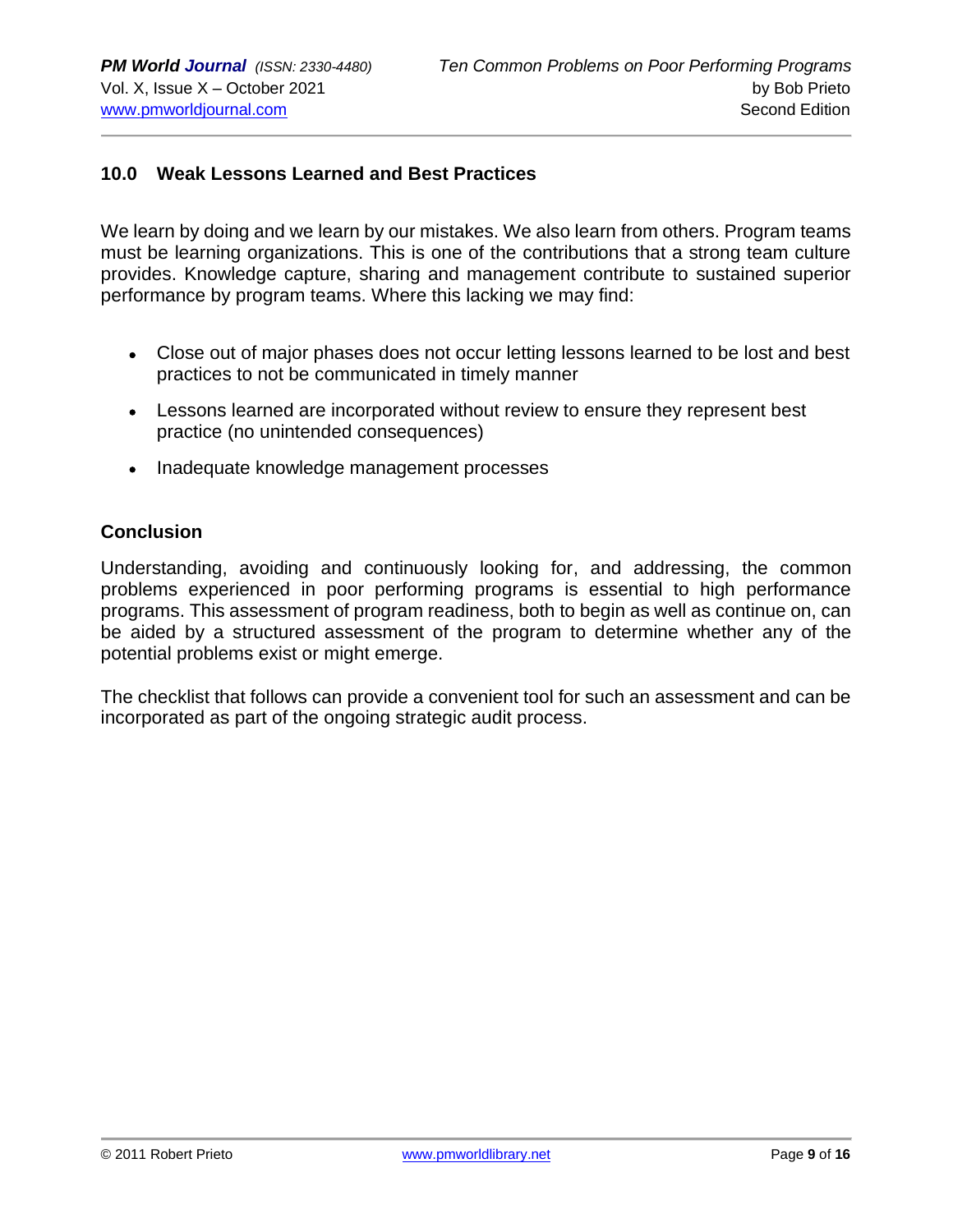| <b>Common Program Problem Checklist</b> |                                                                                 |  |  |
|-----------------------------------------|---------------------------------------------------------------------------------|--|--|
|                                         |                                                                                 |  |  |
|                                         | <b>1.0 Planning Basis Not Well Founded</b>                                      |  |  |
| 1.1                                     | Program team begins work without detailed                                       |  |  |
|                                         | program and project execution plans.                                            |  |  |
| 1.2                                     | <b>Strategic Business Objectives (SBO) not well</b><br>defined or communicated. |  |  |
|                                         |                                                                                 |  |  |
| 1.3                                     | Project team does not spend sufficient effort to                                |  |  |
|                                         | gather and understand all relevant information                                  |  |  |
| 1.4                                     | Flawed planning assumptions driven by bias that                                 |  |  |
|                                         | limits consideration of best ideas                                              |  |  |
| 1.5                                     | Limited buy-in from the team                                                    |  |  |
| 1.6                                     | Lack of team alignment results in a culture lacking                             |  |  |
|                                         | trust setting the stage for micro-management,                                   |  |  |
|                                         | slowing the program down                                                        |  |  |
|                                         |                                                                                 |  |  |
| 2.0                                     | <b>Team Not Well Defined or Lacking Requisite Skills</b>                        |  |  |
|                                         |                                                                                 |  |  |
| 2.1                                     | Team skills not consistent with changed                                         |  |  |
|                                         | requirements the program requires.                                              |  |  |
| 2.2                                     | Lack of program management training.                                            |  |  |
| 2.3                                     | Team never possessed required management                                        |  |  |
|                                         | skills.                                                                         |  |  |
|                                         |                                                                                 |  |  |
| 2.4                                     | Team members unaware of their roles and                                         |  |  |
|                                         | responsibilities.                                                               |  |  |
| 2.5                                     | Team members function inconsistent with desired                                 |  |  |
|                                         | program outcomes.                                                               |  |  |
|                                         |                                                                                 |  |  |
| 2.6                                     | Team members frustrated by lack of role,                                        |  |  |
|                                         | responsibility and outcome definition.                                          |  |  |
|                                         |                                                                                 |  |  |
| 2.7                                     | Roles and responsibilities not discussed early                                  |  |  |
|                                         | enough in the program                                                           |  |  |
|                                         |                                                                                 |  |  |
| 2.8                                     | Team member expertise does not match program                                    |  |  |
|                                         | requirements requiring them to function outside<br>their comfort zone           |  |  |
|                                         |                                                                                 |  |  |
|                                         |                                                                                 |  |  |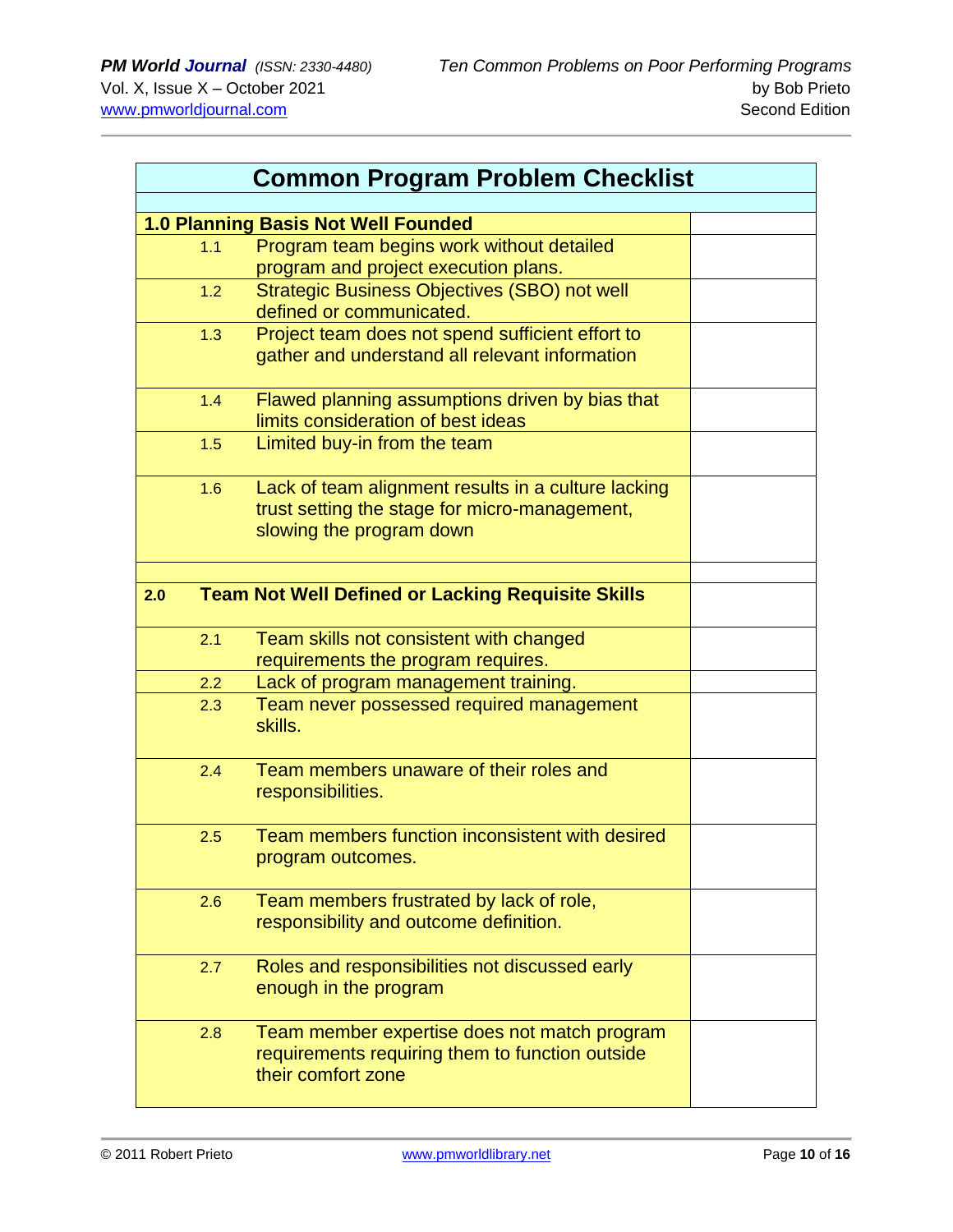|                                                                                                                                      | 2.9  | Role is out of one's expertise                                                                                |  |
|--------------------------------------------------------------------------------------------------------------------------------------|------|---------------------------------------------------------------------------------------------------------------|--|
|                                                                                                                                      | 2.10 | Lack of education to expand team member skill<br>sets.                                                        |  |
| Lack of a Culture of Responsibility, Authority &<br>3.0<br><b>Accountability; Lack of Organizational Change</b><br><b>Management</b> |      |                                                                                                               |  |
|                                                                                                                                      | 3.1  | No formal way of evaluating the work                                                                          |  |
|                                                                                                                                      | 3.2  | Lack of feedback from other team members (360<br><b>Review)</b>                                               |  |
|                                                                                                                                      | 3.3  | Weak performance review processes - poor<br>performers continue to receive strong performance<br>evaluations. |  |
|                                                                                                                                      | 3.4  | Roles and responsibilities not clearly defined and<br>well communicated                                       |  |
|                                                                                                                                      | 3.5  | RACI (Responsible, Accountable, Consulted,<br>Informed) charts inadequate, non-existent or not<br>followed.   |  |
|                                                                                                                                      | 3.6  | Lack of cascading metrics (Key Performance<br>Indicators (KPIs))                                              |  |
|                                                                                                                                      | 3.7  | Infrequent assessment of program quality,<br>progress and achievement                                         |  |
|                                                                                                                                      | 3.8  | Project teams lacks a values statement; team<br>culture not built and reinforced                              |  |
|                                                                                                                                      | 3.9  | Underestimating the difficulty and impact of change                                                           |  |
|                                                                                                                                      | 3.10 | Lack of recognition that change is a multi-step<br>process                                                    |  |
|                                                                                                                                      | 3.11 | Inadequate description of the new or desired team<br>culture                                                  |  |
|                                                                                                                                      | 3.12 | Change agents and early embracers of change not<br>adequately thought through                                 |  |
|                                                                                                                                      | 3.13 | Evaluation of teamwork not conducted on a regular<br>basis                                                    |  |
|                                                                                                                                      |      |                                                                                                               |  |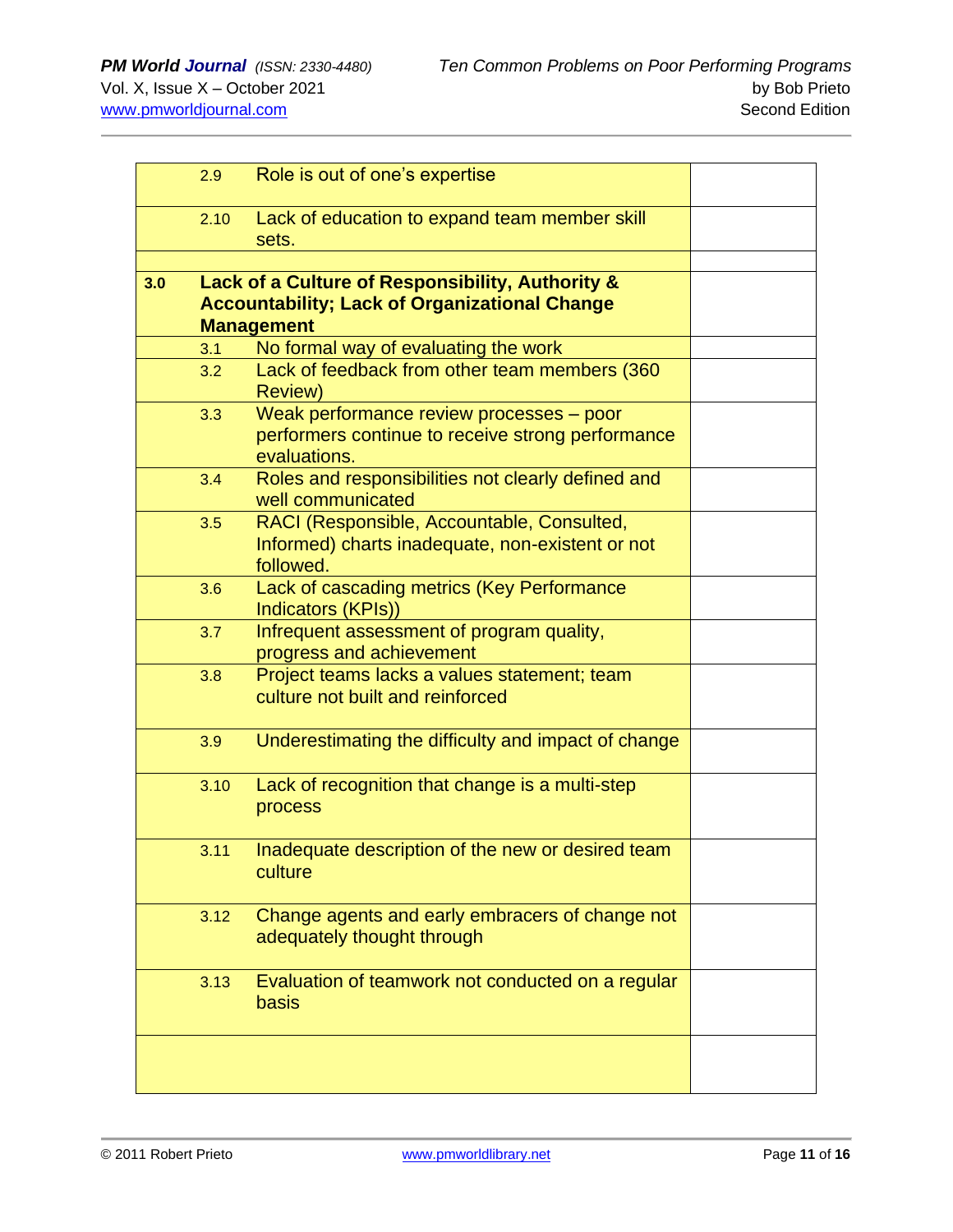| 4.0 | <b>Flawed Baseline</b>             |                                                                                                       |  |
|-----|------------------------------------|-------------------------------------------------------------------------------------------------------|--|
|     | 4.1                                | <b>Timeline Not Realistic</b>                                                                         |  |
|     | 4.2                                | Known unknowns not sufficiently identified and<br>provided for                                        |  |
|     | 4.3                                | Planned on best guess basis; not credible with<br>execution team                                      |  |
|     | 4.4                                | Flawed baseline planning process repeated across<br>multiple projects in program                      |  |
|     | 4.5                                | Baseline not communicated, managed to or<br>reported against.                                         |  |
|     | 4.6                                | Scope not well defined                                                                                |  |
|     | 4.7                                | Work Breakdown Structure lacked sufficient detail                                                     |  |
|     | 4.8                                | Assumptions not well thought out or limited in<br>scope                                               |  |
|     | 4.9                                | Assumptions not documented, communicated and<br>tracked                                               |  |
|     | 4.10                               | <b>Risk Analysis Inadequate</b>                                                                       |  |
|     | 4.11                               | <b>Risk drivers not identified</b>                                                                    |  |
|     | 4.12                               | Risk evolution over program not considered                                                            |  |
|     | 4.13                               | Risk realization not planned for; inadequate risk<br>management plan                                  |  |
| 5.0 | <b>Weak Program Execution Plan</b> |                                                                                                       |  |
|     | 5.1                                | Execution strategy did not build on defined<br><b>Strategic Business Objectives and program scope</b> |  |
|     | 5.2                                | Execution plan did not align with selected strategy                                                   |  |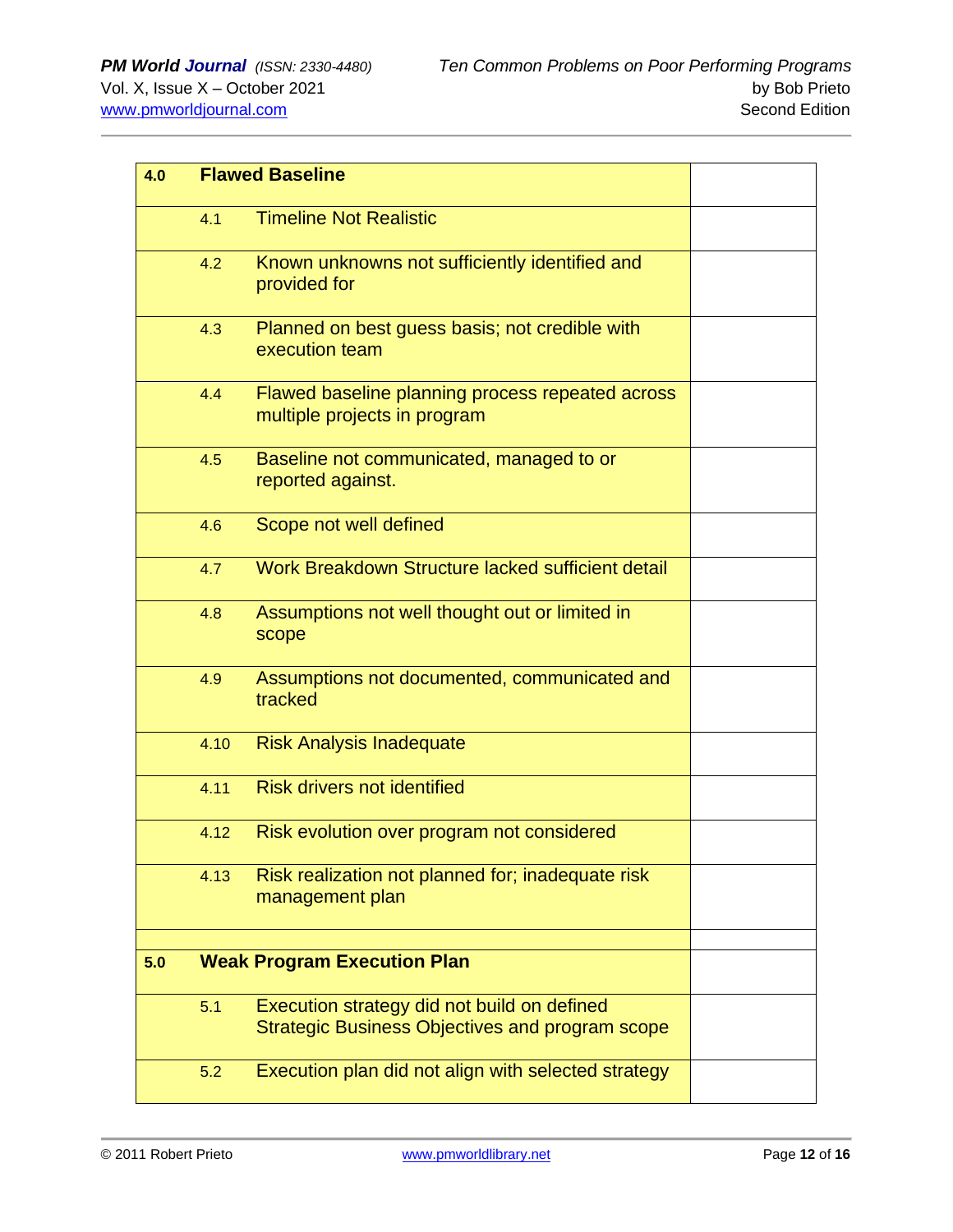|     | 5.3  | Execution plan was not resource loaded (time; \$;<br>constrained resources)                                     |  |
|-----|------|-----------------------------------------------------------------------------------------------------------------|--|
|     | 5.4  | Execution plan not aligned with risk management<br>strategy                                                     |  |
|     | 5.5  | Roles and responsibilities not clearly defined                                                                  |  |
|     | 5.6  | Execution sequence does not adequately<br>recognize interdependencies and "constraint<br>coupling"              |  |
| 6.0 |      | <b>Weak Execution</b>                                                                                           |  |
|     | 6.1  | Inadequately structured decision process                                                                        |  |
|     | 6.2  | The value of time in decision making not<br>recognized                                                          |  |
|     | 6.3  | Decision dates not established, recognized or<br>respected                                                      |  |
|     | 6.4  | Seeking perfection in the face of uncertainty                                                                   |  |
|     | 6.5  | Uninformed direction undermines management<br>team effectiveness                                                |  |
|     | 6.6  | No sense of priorities - "kangaroo" management                                                                  |  |
|     | 6.7  | Lack of understanding of links and<br><b>interdependencies</b>                                                  |  |
|     | 6.8  | Role of project constraints not understood                                                                      |  |
|     | 6.9  | Relationship power seeks to trump clear<br>organizational roles and responsibilities                            |  |
|     | 6.10 | Inadequate team alignment                                                                                       |  |
|     | 6.11 | Inadequate team training                                                                                        |  |
|     | 6.12 | Change not controlled resulting in scope growth,<br>cost growth, schedule slippages and changed risk<br>profile |  |
|     | 6.13 | Work process durations, reviews, approvals not<br>well defined or respected                                     |  |
|     | 6.14 | Work processes are not streamlined                                                                              |  |
|     | 6.15 | Too many people have approval authority                                                                         |  |
| 7.0 |      | <b>Poor or No Communication Plan</b>                                                                            |  |
|     | 7.1  | Importance of communication not recognized                                                                      |  |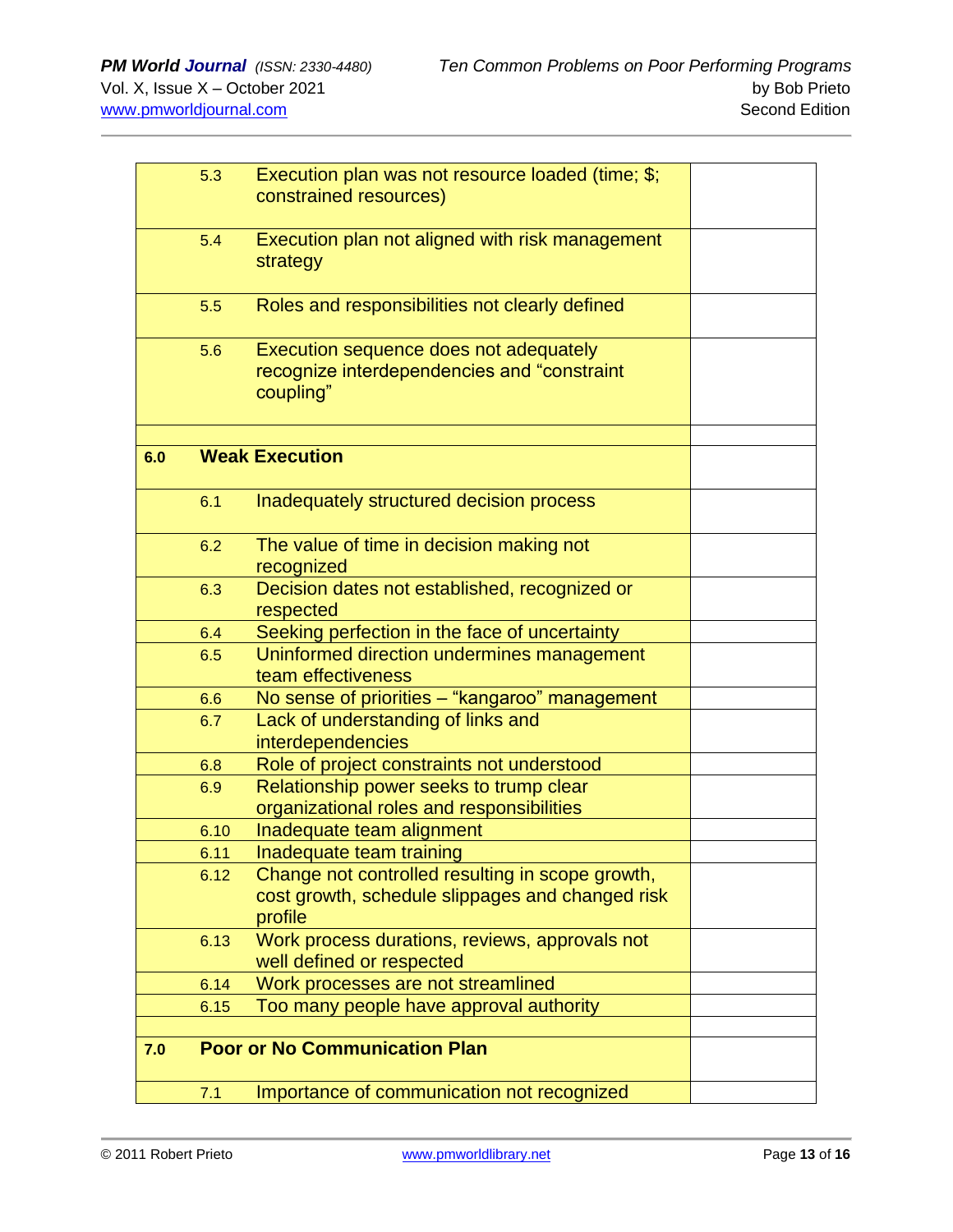|     | 7.2  | No understanding of when and how                                                                     |  |
|-----|------|------------------------------------------------------------------------------------------------------|--|
|     |      | communications will be delivered.                                                                    |  |
|     | 7.3  | Frequency of communication does not support                                                          |  |
|     |      | program needs                                                                                        |  |
|     | 7.4  | Continuous communication between organizational                                                      |  |
|     |      | levels does not occur                                                                                |  |
|     | 7.5  | Good program dashboard does not exist                                                                |  |
|     | 7.6  | Program status, action items and their closeout are                                                  |  |
|     |      | not tracked and reported                                                                             |  |
|     | 7.7  | Critical path activities and their dates have                                                        |  |
|     |      | inadequate visibility by the program team                                                            |  |
|     | 7.8  | Linkages, interdependencies and precedence are                                                       |  |
|     |      | not discussed or adequately communicated                                                             |  |
|     | 7.9  | Absence of strong change order process allows                                                        |  |
|     |      | informal decisions to be made without adequate                                                       |  |
|     |      | communication                                                                                        |  |
|     | 7.10 | Approved changes not communicated to team in a                                                       |  |
|     |      | timely and comprehensive manner                                                                      |  |
|     | 7.11 | Fear of retribution discourages issue identification                                                 |  |
|     | 7.12 | Broad team awareness of information and issues                                                       |  |
|     |      | does not exist                                                                                       |  |
|     |      |                                                                                                      |  |
| 8.0 |      | <b>Lack Of Strategic Audits</b>                                                                      |  |
|     | 8.1  | Program progress not tracked or monitored from                                                       |  |
|     |      |                                                                                                      |  |
|     |      | outside execution team                                                                               |  |
|     | 8.2  | Audit process not used to drive program progress -                                                   |  |
|     |      | people do what is measured                                                                           |  |
|     | 8.3  |                                                                                                      |  |
|     |      | Audit of quality process not used to drive quality<br>improvement.                                   |  |
|     | 8.4  |                                                                                                      |  |
|     |      | Audits not conducted on a regular basis throughout<br>entire program (project selection, initiation, |  |
|     |      | execution, closeout)                                                                                 |  |
|     | 8.5  | Audits do not assess program skills needs                                                            |  |
|     |      | (management and other), resourcing plan and                                                          |  |
|     |      | actual skills and levels (requirements/resource                                                      |  |
|     |      | mismatch)                                                                                            |  |
|     |      |                                                                                                      |  |
|     |      |                                                                                                      |  |
| 9.0 |      | <b>Team Not Reinforced</b>                                                                           |  |
|     | 9.1  |                                                                                                      |  |
|     |      | Silos allowed to exist and develop value destroying<br>behaviors                                     |  |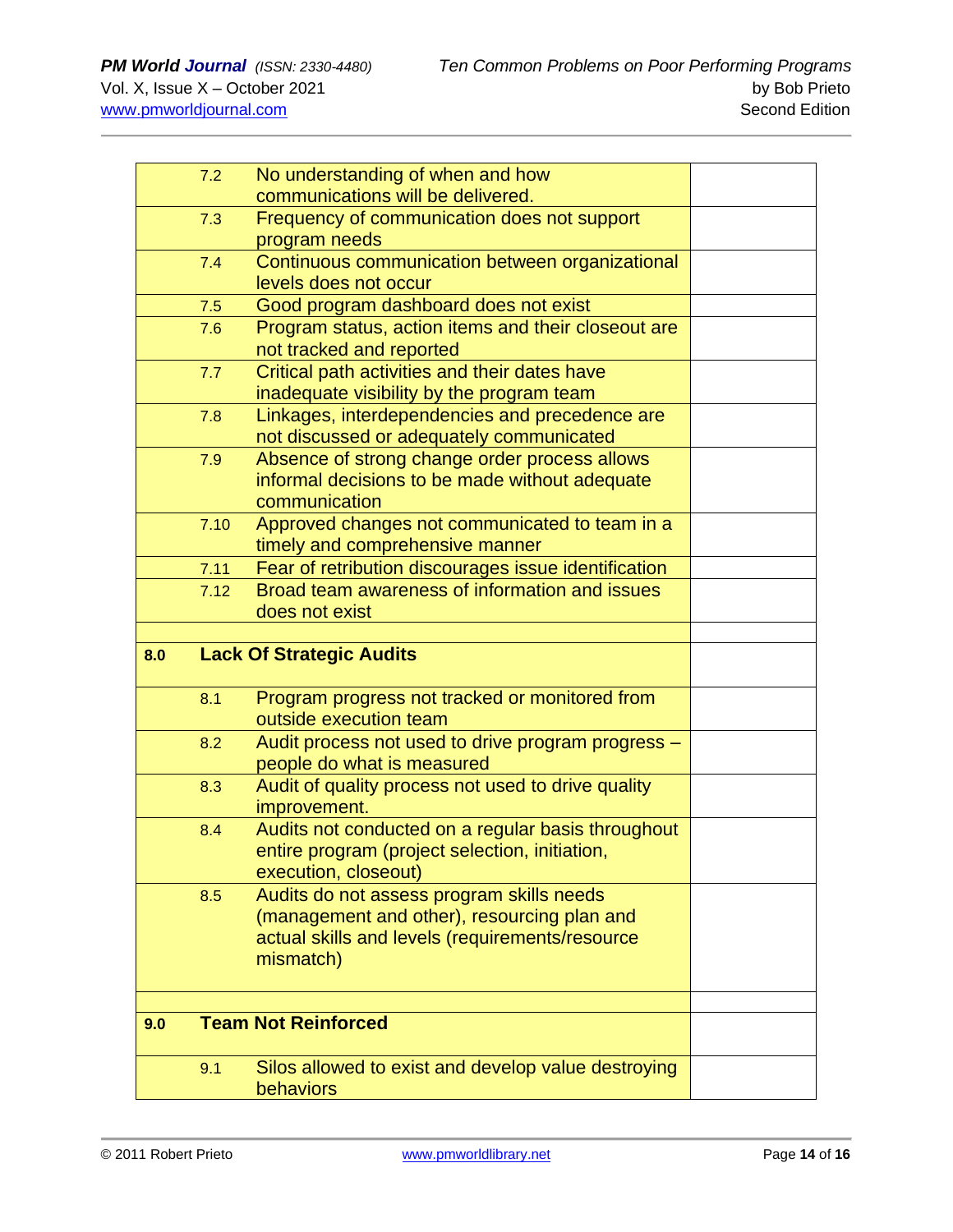|      | 9.2  | Common values not continuously communicated<br>and demonstrated                                                                              |  |
|------|------|----------------------------------------------------------------------------------------------------------------------------------------------|--|
|      | 9.3  | Information not shared                                                                                                                       |  |
|      |      |                                                                                                                                              |  |
| 10.0 |      | <b>Weak Lessons Learned and Best Practices</b>                                                                                               |  |
|      | 10.1 | Close out of major phases does not occur letting<br>lessons learned to be lost and best practices to not<br>be communicated in timely manner |  |
|      | 10.2 | Lessons learned are incorporated without review to<br>ensure they represent best practice (no unintended<br>consequences)                    |  |
|      | 10.3 | Inadequate knowledge management processes                                                                                                    |  |
|      |      |                                                                                                                                              |  |